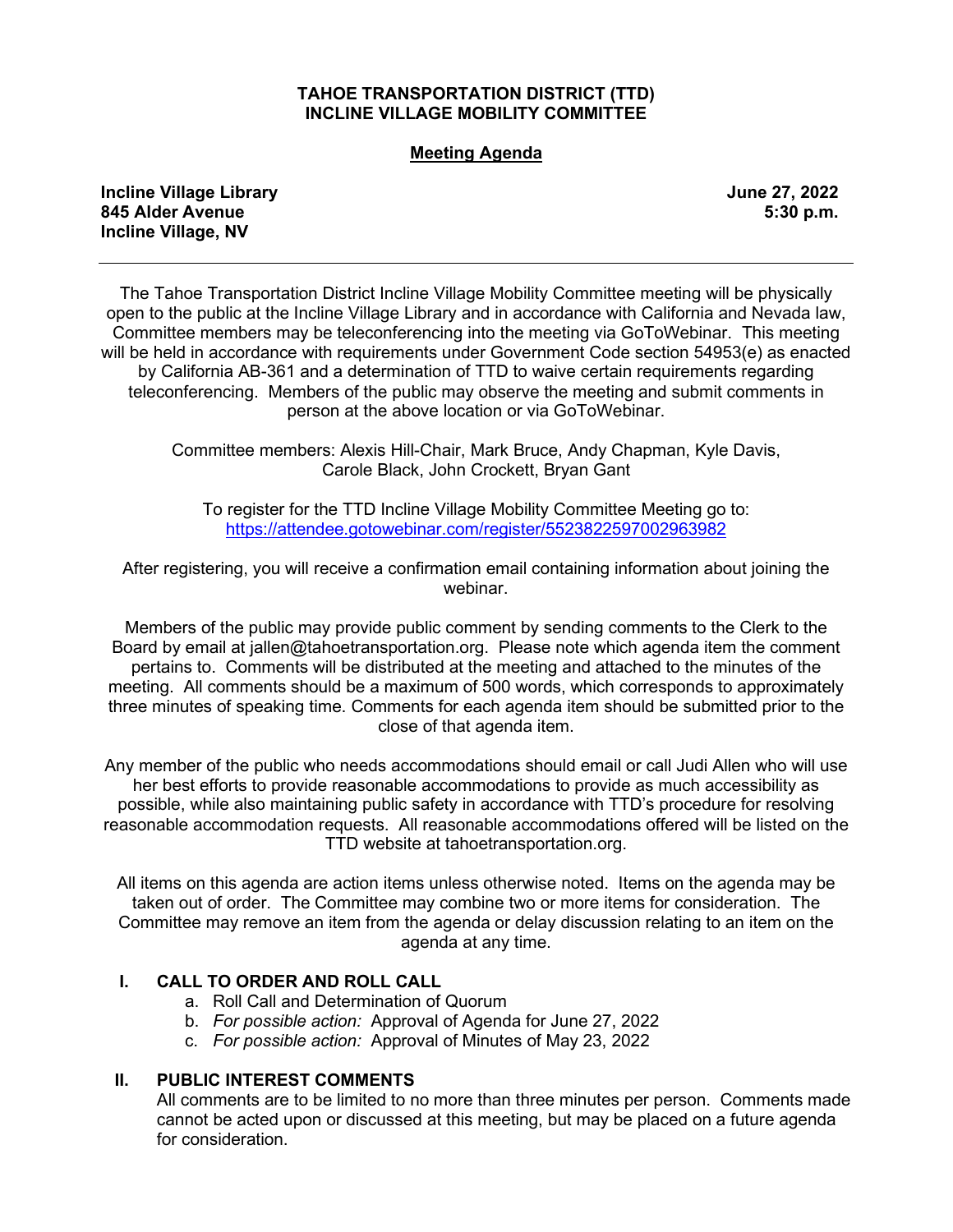### **III. DISCUSSION ITEMS**

|                                                                          | <b>Page</b> |
|--------------------------------------------------------------------------|-------------|
| A. For Possible Action: Presentation on Washoe County's Tahoe            | 3           |
| Transportation Plan for Incline Crystal Bay Process and Outcomes         |             |
| B. For Possible Action: Initial Discussion on Community Process Concepts | 5.          |

## **IV. DISTRICT MANAGER REPORT**

# **V. COMMITTEE MEMBER REQUESTS AND COMMENTS**

This portion of the agenda is for members to make requests for future agenda items or to make a brief report about personal activities without further deliberation by the committee, although any member may request an item to be placed on a future agenda in response to such remarks.

# **VI. PUBLIC INTEREST COMMENTS**

# **VII. ADJOURNMENT**

# **COMPLIANCE WITH PUBLIC NOTICE REQUIREMENTS**

This notice and agenda has been posted at the TTD office and at the Stateline, Nevada post office. The notice and agenda has also been posted at the North Tahoe Conference Center in Kings Beach, the Incline Village GID office and the North Tahoe Chamber of Commerce and on the TTD website: www.tahoetransportation.org.

For those individuals with a disability who require a modification or accommodation in order to participate in the public meeting, please contact Judi Allen at (775) 589-5502 or jallen@tahoetransportation.org.

## **Nevada Open Meeting Law Compliance**

Written notice of this meeting has been given at least three working days before the meeting by posting a copy of this agenda at the principal office of TTD and at three other separate, prominent places within the jurisdiction of TTD not later than 9 a.m. of the third working day before the meeting.

Written notice of this meeting has been given by providing a copy of this agenda to any person who has requested notice of the meetings of the Committee. Such notice was delivered to the postal service used by the Committee not later than 9 a.m. of the third working day before the meeting for transmittal to the requester by regular mail, or if feasible for TTD and the requester has agreed to receive the public notice by electronic mail, transmitted to the requester by electronic mail sent not later than 9 a.m. of the third working day before the meeting.

Supporting materials were provided to any person requesting such materials and were made available to the requester at the time the material was provided to the members of the Committee or, if provided to the members of the Committee at the meeting, were made available to the requester at the meeting and are available on the TTD website: [www.tahoetransportation.org.](http://www.tahoetransportation.org/) Please send requests for copies of supporting materials to Judi Allen at (775) 589-5502 or [jallen@tahoetransportation.org.](mailto:jallen@tahoetransportation.org)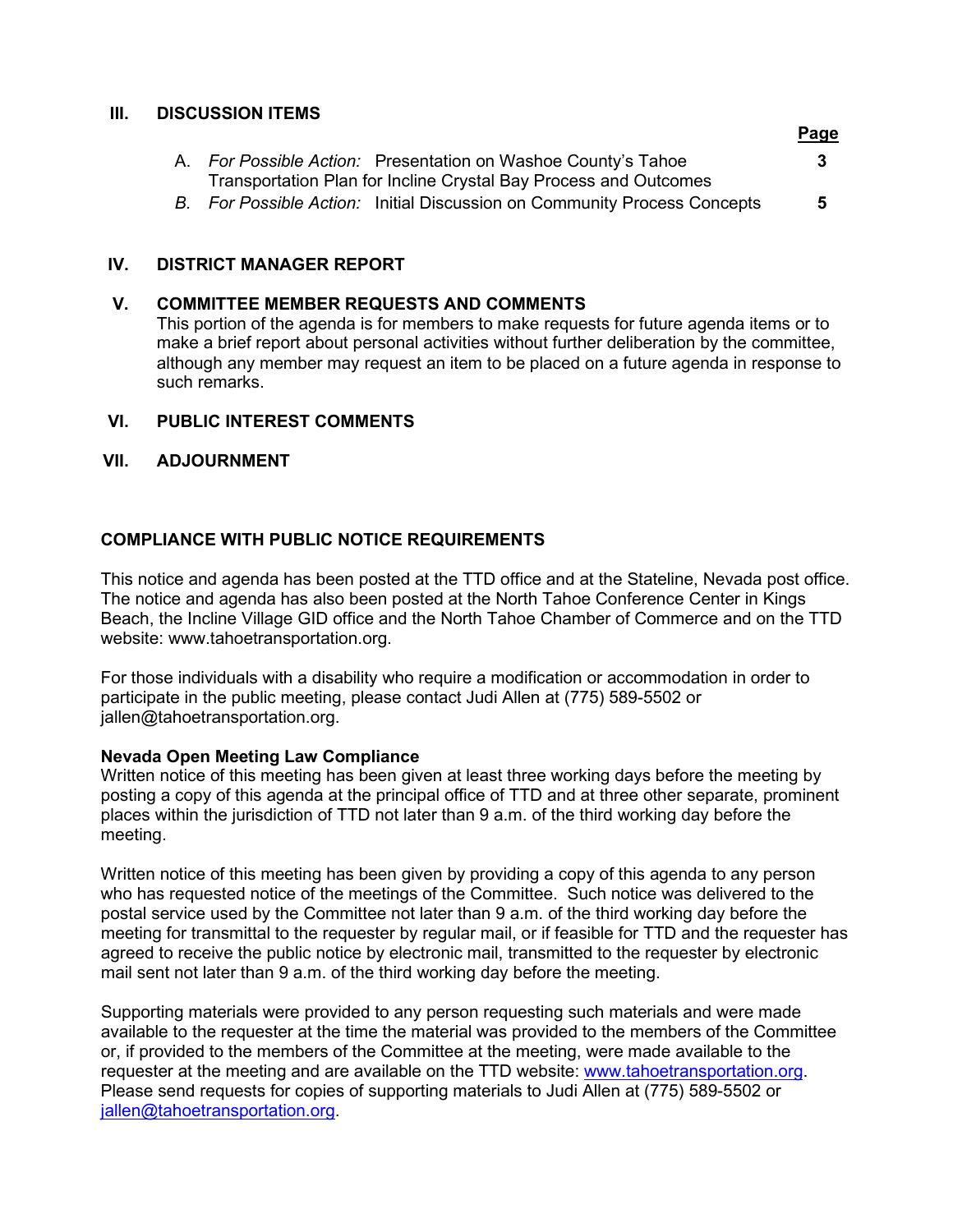### **TAHOE TRANSPORTATION DISTRICT INCLINE VILLAGE MOBILITY COMMITTEE MEETING MINUTES May 23, 2022**

### **Committee Members in Attendance:**

Andy Chapman, TNT-TMA Kyle Davis, NV Gov. Appointee (attended via phone) Alexis Hill, Washoe County (attended via phone) Bryan Gant, Public Member John Crockett, Public Member (attended via phone) Carole Black, Public Member (attended via phone)

#### **Committee Members Absent:**

Mark Bruce, TRPA Representative

#### **Others in Attendance:**

Carl Hasty, Tahoe Transportation District George Fink, Tahoe Transportation District

### **I. CALL TO ORDER AND GENERAL MATTERS**

- A. Roll Call and Determination of Quorum The meeting of the Committee was called to order by Mr. Chapman at 5:31 at the Incline Village Crystal Bay Visitors Bureau and via teleconference. Roll call was taken and it was determined a quorum was not in attendance for the Committee. Mr. Davis arrived at 5:34 and a quorum was then in attendance.
- B. Approval of Agenda for May 23, 2022 Motion/second by Ms. Hill/Mr. Davis to approve the committee agenda for today's meeting. The motion passed unanimously.
- C. Approval of Minutes for April 13, 2022 Motion/second by Ms. Hill/Mr. Davis to approve the committee minutes. The motion passed unanimously.

# **II. PUBLIC INTEREST COMMENTS**

There were no public comments

## **III. DISCUSSION ITEMS**

A. Briefing on Roles and Responsibilities of the Committee Member and Review of Article 2 - Governance Policies, Article 3 - Board of Directors and Committees, and Article 4 - Board and Committee Meetings of the District's Policies and Procedures Handbook

Mr. Hasty reviewed this item. Ms. Black asked if there is a policy regarding interactions with other committees around topics that overlap. Mr. Hasty responded that if a member is commenting or participating in other District business to identify self as a member of the public, not of the committee.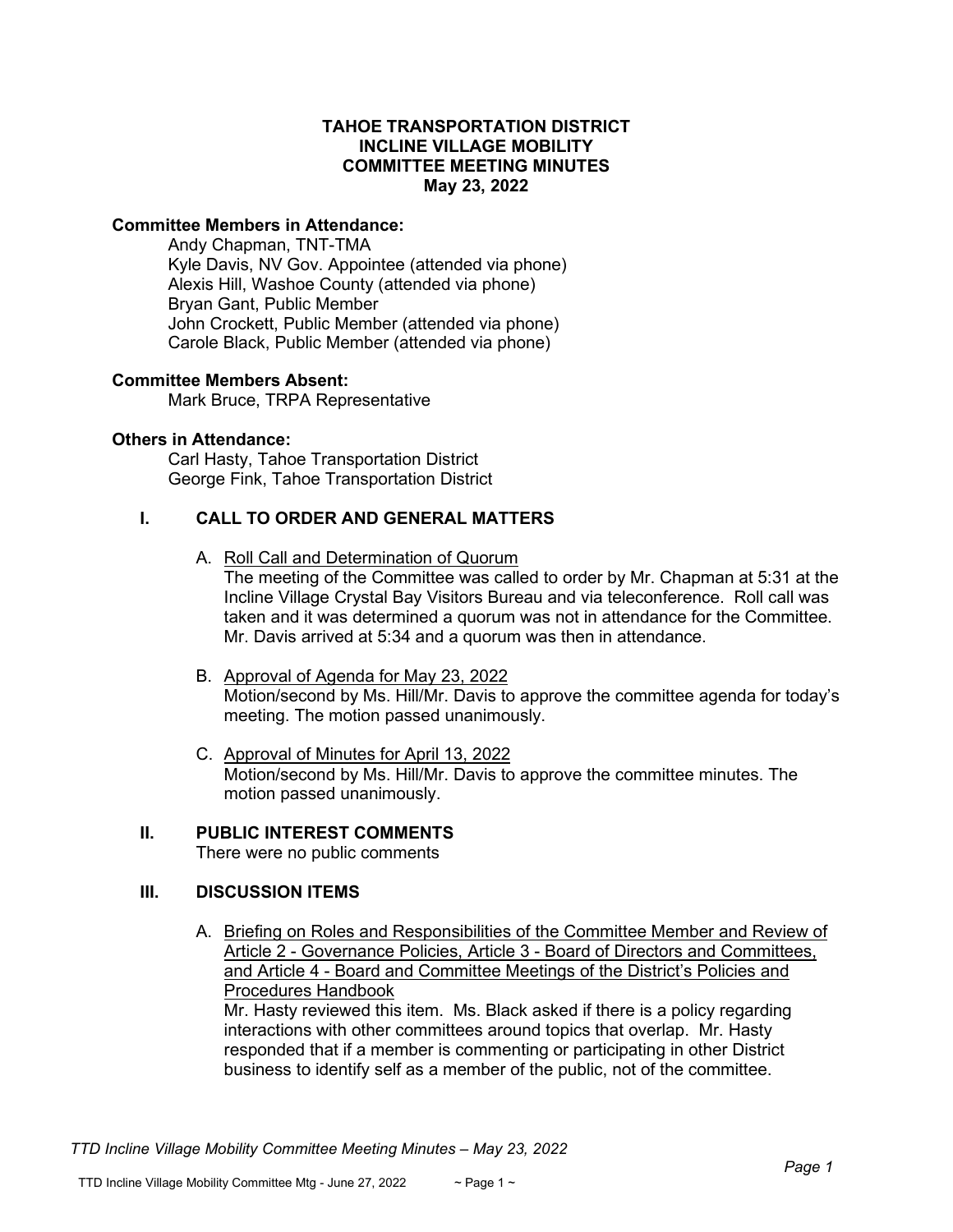Action Requested: For Possible Action

No action was taken.

B. An Overview and Orientation on Planned State Route 28 Multi-modal Corridor Improvements Related to Off-Highway Parking, Class I Shared Use Path, and Transit Including Incline Village and Crystal Bay Mr. Hasty reviewed this item with a history of the Corridor Plan and the East Shore Express. Mr. Fink reviewed the process for the Request for Qualifications for the Mobility Hub site selection analysis, project concept, and public outreach process. Ms. Hill asked about the timing of the release of the RFQ. Mr. Hasty anticipates it will be released prior to the committee's June meeting.

Action Requested: For Possible Action

No action was taken.

## **IV. DISTRICT MANAGER REPORT**

Mr. Hasty reported, as had been noted earlier, May 26 will be the hearing for special use permit with TRPA's hearing officer and staff has been busy working on staffing ESE this summer.

# **V. 2022 TENTATIVE COMMITTEE AGENDA CALENDAR**

### **VI. COMMITTEE MEMBER REQUESTS AND COMMENTS** There were no member requests or comments.

## **VII. PUBLIC INTEREST COMMENTS**

No public interest comments were made.

## **VIII. ADJOURNMENT**

The meeting adjourned at 6:38 p.m.

Respectfully Submitted:

*Judi Allen Executive Assistant Clerk to the Board Tahoe Transportation District*

*(The above meeting was recorded in its entirety, anyone wishing to listen to the aforementioned tapes, please contact Judi Allen, Clerk to the Board, (775) 589-5502.)*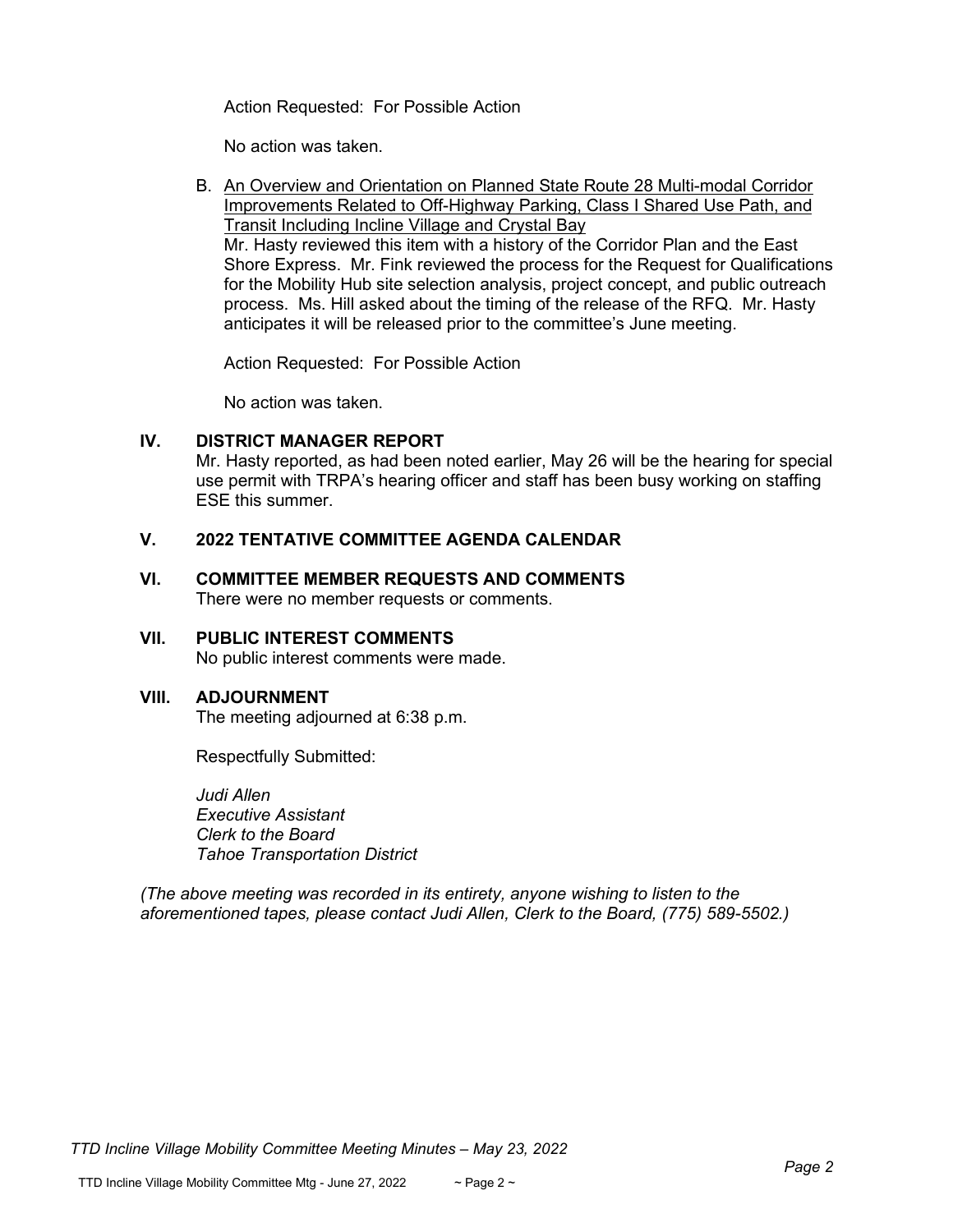Connecting our communities



# MEMORANDUM

| Date:    | June 22, 2022                                                                                                    |
|----------|------------------------------------------------------------------------------------------------------------------|
| To:      | Tahoe Transportation District (TTD) - Incline Village Mobility Committee                                         |
| From:    | TTD Staff, Carl Hasty - District Manager                                                                         |
| Subject: | Presentation on Washoe County's Tahoe Transportation Plan for Incline Crystal<br><b>Bay Process and Outcomes</b> |

# **Action Requested**:

It is requested the Incline Village Mobility Committee hear a presentation by Ms. Amy Cummings, project manager for Parametrix on behalf of Washoe County, on the Tahoe Transportation Plan effort of the County for the Incline Village Crystal Bay communities.

# **Fiscal Analysis:**

Other than staff time, TTD has no financial participation in the County work.

## **Work Program Analysis:**

Staff time programmed for the Incline work includes coordination with the County and consultant team.

## **Background:**

In January and May of 2021, the Washoe County Commission and TRPA Governing Board each adopted the Tahoe Area Plan, respectively. The Tahoe Area Plan is the specific plan under TRPA rules for the Incline Village and Crystal Bay Community (https://www.trpa.gov/wpcontent/uploads/documents/WCTAP\_Final\_Full.pdf).

"The purpose of the Washoe County Tahoe Area Plan is to act as a guide for the Board of County Commissioners, the Washoe County Planning Commission, the Tahoe Regional Planning Agency (TRPA), and the community on matters of growth and development within the Tahoe planning area. The plan outlines the existing pattern of development and provides a guide for growth. The plan guides growth by recognizing critical conservation areas, establishing existing and future land use and transportation patterns, and identifying current and future public service and facility needs. This plan was prepared to carry out Nevada Revised Statutes, Sections 278.150 to 278.230, inclusive, and other related sections. The plan was prepared to be consistent with the Lake Tahoe Regional Plan and TRPA's standards for area plans as set forth in Chapter 13: Area Plans of the TRPA Code of Ordinances."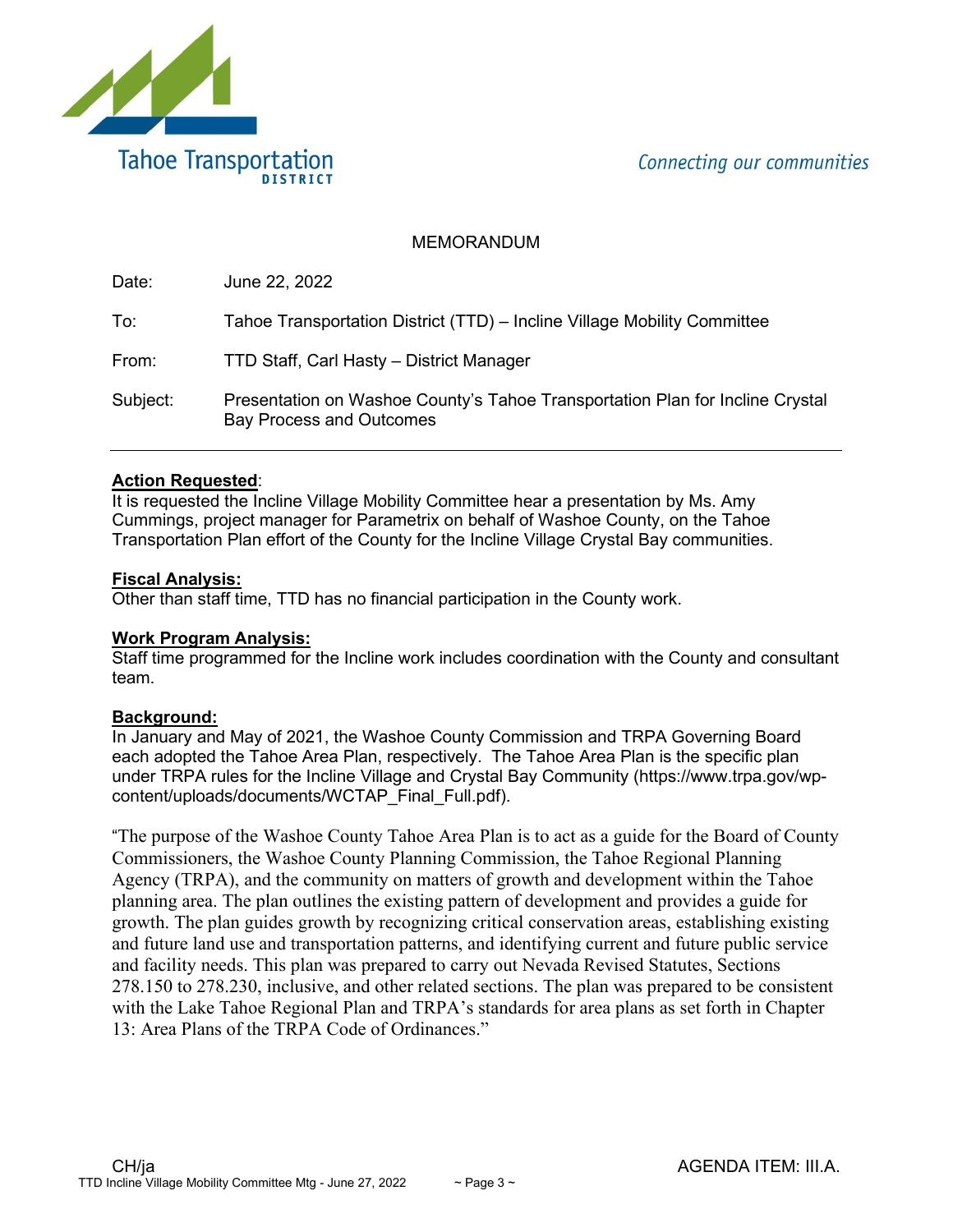Chapter 3 of the plan is the transportation element. Now the County would like more specific input on transportation needs within the Incline Crystal Bay area and has engaged the consultant group, Parametrix, to lead the effort.

#### **Discussion:**

Amy Cummings, the project manager for Parametrix, will provide a brief presentation to the Committee on the Washoe County Tahoe transportation planning work that is underway for the Incline Crystal Bay area as an update to the County's local area plan.

## **Additional Information:**

If you have any questions or comments regarding this item, please contact Carl Hasty at (775) 589-5501 or chasty@tahoetransportation.org.